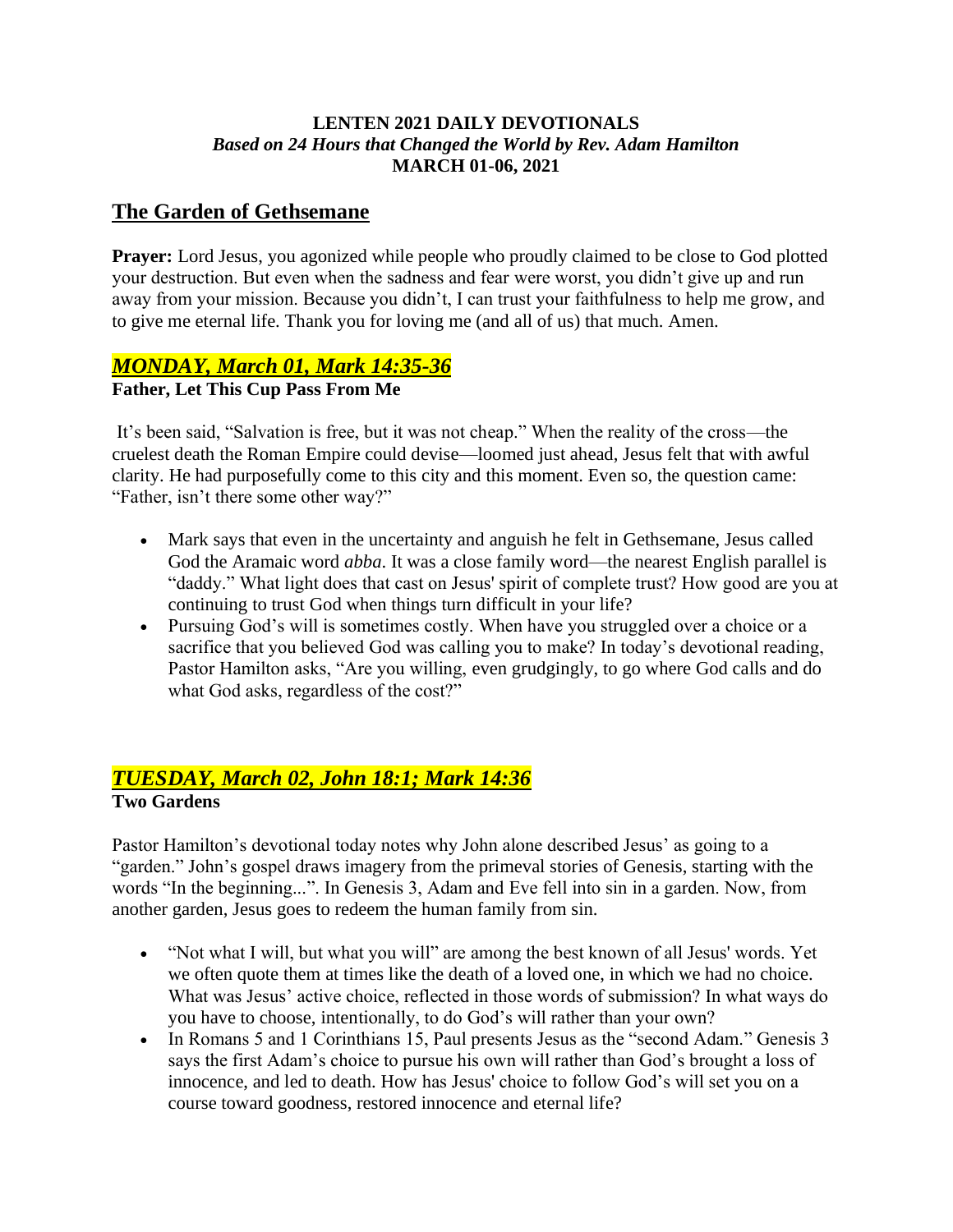# *WEDNESDAY, March 03, Mark 14:37-41*

### **He Came and Found Them Sleeping**

Jesus had asked his disciples to "keep watch." The *New Revised Standard Version* renders the phrase as "stay awake," which follows logically. No one ever rewarded a watchman for falling asleep! Jesus yearned to have his closest friends praying with him as he (and they) faced the supreme test of the cross.

- Jesus lived out his teaching that community is vital to our soul's health. To what extent do your disposition and family history make it hard for you to ask for support and help? Are you more at ease giving someone else support than receiving help from them?
- When Jesus urged his disciples to spiritual alertness (Matthew 25:13; Mark 13:34-35), he used the same phrase ("keep watch") as in the garden. When you are mentally asleep and miss a chance to serve God and bless someone else, how do you react? Do you give yourself human blame or Jesus' grace ("the spirit is willing, but the flesh is weak" verse 38)? What helps you stay awake to God's call for you?

# *THURSDAY, March 04, Mark 14:43-46*

### **Betrayed With a Kiss**

In Jesus' culture, a kiss from a disciple was a sign of great regard and honor for his teacher. It was most unusual that Judas chose a kiss as the betrayal signal. Was he "rubbing salt in the wound," or (as Pastor Hamilton's devotional suggests) revealing his own deep inner conflict about betraying Jesus?

- Judas brought with him "a crowd armed with swords and clubs...from the chief priests, the teachers of the law, and the elders." Jesus' enemies treated him as a political and military threat, more than a spiritual one. What is the last problem or issue you saw solely on a human level, while forgetting to seek God's perspective?
- Pastor Hamilton writes that Judas' kiss was "a sign perhaps...of a love for this man and yet a desire to be free of him, of a love for God's kingdom and a desire for the kingdoms of this world." In what ways do you find yourself torn between love for God and love for "the kingdoms of this world"?

# *FRIDAY, March 05, Mark 14:53, 55*

# **The Trial Before the Righteous**

The "Sanhedrin" was the 71-member ruling religious court for the Hebrews. As such, they should have been the most fair-minded, conscientious group Jesus could have encountered. But they knew the conclusion before the "trial" ever started. They gathered, not to weigh evidence, but to find a reason to do what they'd already decided to do.